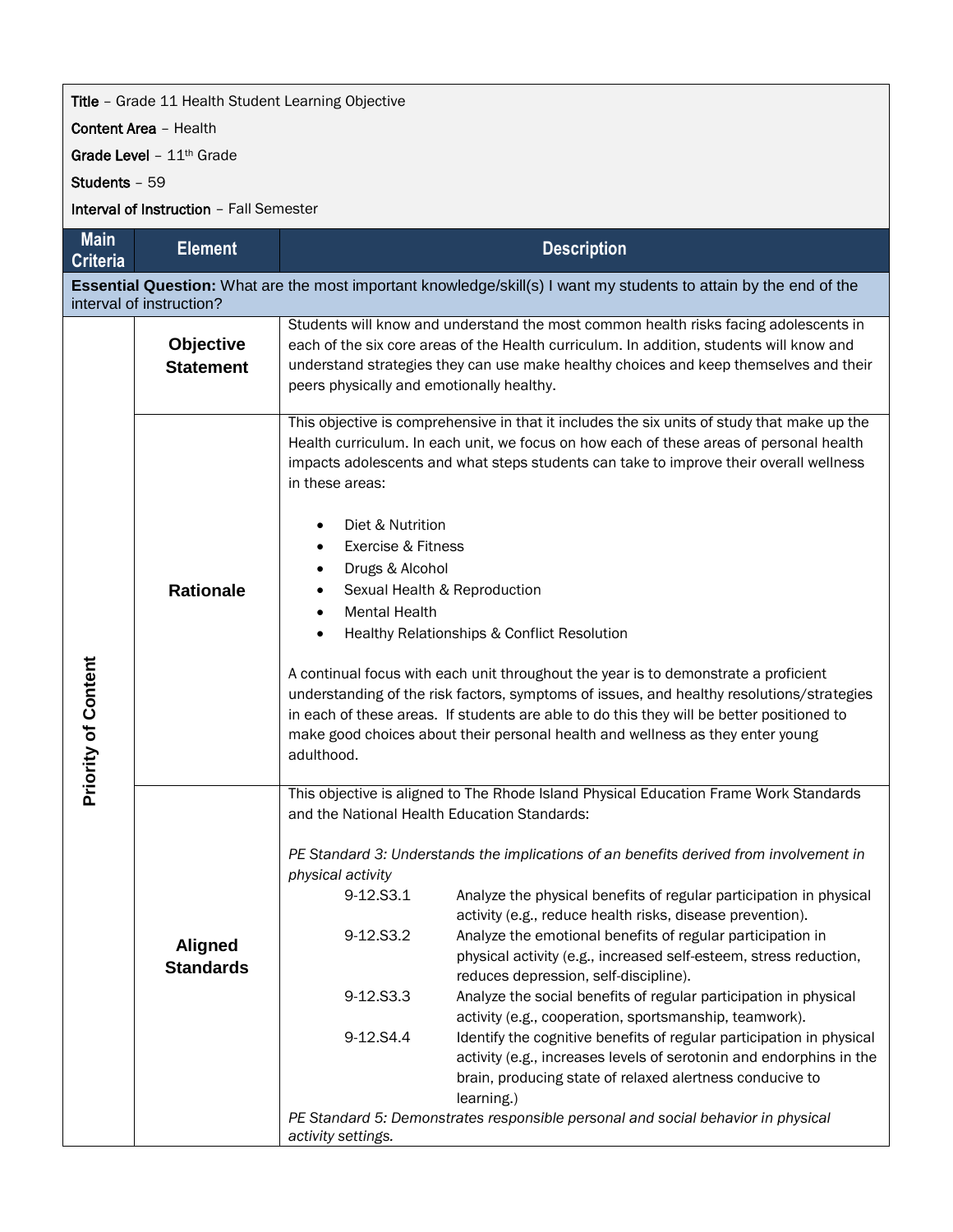| settings.<br>9-12.S5.3<br>Act independently of negative peer pressure.<br>9-12.S5.4<br>Resolve conflicts in appropriate ways.<br>PE Standard 6: Understands that internal and external environments influence physical<br>activity.<br>9-12.S6.3<br>Analyze how media and technology can impact one's level and<br>type of physical activity.<br>Explain how the home/family environment can impact one's<br>9-12.S6.4<br>level of physical activity.<br>Design healthy ways to promote physical activity with one's<br>9-12.S6.5<br>peers.<br>9-12.S6.7<br>Analyze a variety of resources to select physical activity<br>information that is reliable and valid.<br>Health Standard 1: Students will comprehend concepts related to health promotion and<br>disease prevention to enhance health.<br>1.12.1<br>Predict how healthy behaviors can affect health status.<br>1.12.2<br>Describe the interrelationships of emotional, intellectual,<br>physical, and social health.<br>1.12.3<br>Analyze how environment and personal health are interrelated.<br>1.12.4<br>Analyze how genetics and family history can impact personal<br>health.<br>1.12.5<br>Propose ways to reduce or prevent injuries and health problems.<br>1.12.6<br>Analyze the relationship between access to health care and<br>health status.<br>1.12.7<br>Compare and contrast the benefits of and barriers to practicing<br>a variety of healthy behaviors.<br>1.12.8<br>Analyze personal susceptibility to injury, illness, or death if<br>engaging in unhealthy behaviors.<br>Analyze the potential severity of injury or illness if engaging in<br>1.12.9<br>unhealthy behaviors.<br><b>Essential Question:</b> Where are my students now (at the beginning of instruction) with respect to the objective?<br>I administered a pre-test both as a formative assessment of students' knowledge coming<br>into the course, and to create tiered targets for my SLO. Based on the pre-test, all<br>students will be able to access the course content and achieve a basic level of proficiency.<br><b>Baseline Data /</b><br>Some students (approximately 35% or 21/59) are entering the course with solid<br><b>Information</b><br>foundational knowledge, as evidenced by their pre-test, and so I expect that they will be<br>able to achieve a higher level of proficiency.<br>Essential Question: Based on what I know about my students, where do I expect them to be by the end of the<br>interval of instruction and how will they demonstrate their knowledge/skills?<br>All students (59/59) will pass all 6 unit tests (70% is a passing score). In addition,<br>$\mathbf{1}$<br>Rigor of Target<br>50% of the students (approximately 21/59) students will pass 5 out of 6 unit<br>tests with an 85% or better.<br>Target(s)<br>All students will complete an end-of-course final project. All students (59/59) will<br>(2) |  |  | $9-12.55.1$ | Apply safe practices, rules, and procedures in all physical activity |  |  |
|--------------------------------------------------------------------------------------------------------------------------------------------------------------------------------------------------------------------------------------------------------------------------------------------------------------------------------------------------------------------------------------------------------------------------------------------------------------------------------------------------------------------------------------------------------------------------------------------------------------------------------------------------------------------------------------------------------------------------------------------------------------------------------------------------------------------------------------------------------------------------------------------------------------------------------------------------------------------------------------------------------------------------------------------------------------------------------------------------------------------------------------------------------------------------------------------------------------------------------------------------------------------------------------------------------------------------------------------------------------------------------------------------------------------------------------------------------------------------------------------------------------------------------------------------------------------------------------------------------------------------------------------------------------------------------------------------------------------------------------------------------------------------------------------------------------------------------------------------------------------------------------------------------------------------------------------------------------------------------------------------------------------------------------------------------------------------------------------------------------------------------------------------------------------------------------------------------------------------------------------------------------------------------------------------------------------------------------------------------------------------------------------------------------------------------------------------------------------------------------------------------------------------------------------------------------------------------------------------------------------------------------------------------------------------------------------------------------------------------------------------------------------------------------------------------------------------------------------------------------------------------------------------------------------|--|--|-------------|----------------------------------------------------------------------|--|--|
|                                                                                                                                                                                                                                                                                                                                                                                                                                                                                                                                                                                                                                                                                                                                                                                                                                                                                                                                                                                                                                                                                                                                                                                                                                                                                                                                                                                                                                                                                                                                                                                                                                                                                                                                                                                                                                                                                                                                                                                                                                                                                                                                                                                                                                                                                                                                                                                                                                                                                                                                                                                                                                                                                                                                                                                                                                                                                                                    |  |  |             |                                                                      |  |  |
|                                                                                                                                                                                                                                                                                                                                                                                                                                                                                                                                                                                                                                                                                                                                                                                                                                                                                                                                                                                                                                                                                                                                                                                                                                                                                                                                                                                                                                                                                                                                                                                                                                                                                                                                                                                                                                                                                                                                                                                                                                                                                                                                                                                                                                                                                                                                                                                                                                                                                                                                                                                                                                                                                                                                                                                                                                                                                                                    |  |  |             |                                                                      |  |  |
|                                                                                                                                                                                                                                                                                                                                                                                                                                                                                                                                                                                                                                                                                                                                                                                                                                                                                                                                                                                                                                                                                                                                                                                                                                                                                                                                                                                                                                                                                                                                                                                                                                                                                                                                                                                                                                                                                                                                                                                                                                                                                                                                                                                                                                                                                                                                                                                                                                                                                                                                                                                                                                                                                                                                                                                                                                                                                                                    |  |  |             |                                                                      |  |  |
|                                                                                                                                                                                                                                                                                                                                                                                                                                                                                                                                                                                                                                                                                                                                                                                                                                                                                                                                                                                                                                                                                                                                                                                                                                                                                                                                                                                                                                                                                                                                                                                                                                                                                                                                                                                                                                                                                                                                                                                                                                                                                                                                                                                                                                                                                                                                                                                                                                                                                                                                                                                                                                                                                                                                                                                                                                                                                                                    |  |  |             |                                                                      |  |  |
|                                                                                                                                                                                                                                                                                                                                                                                                                                                                                                                                                                                                                                                                                                                                                                                                                                                                                                                                                                                                                                                                                                                                                                                                                                                                                                                                                                                                                                                                                                                                                                                                                                                                                                                                                                                                                                                                                                                                                                                                                                                                                                                                                                                                                                                                                                                                                                                                                                                                                                                                                                                                                                                                                                                                                                                                                                                                                                                    |  |  |             |                                                                      |  |  |
|                                                                                                                                                                                                                                                                                                                                                                                                                                                                                                                                                                                                                                                                                                                                                                                                                                                                                                                                                                                                                                                                                                                                                                                                                                                                                                                                                                                                                                                                                                                                                                                                                                                                                                                                                                                                                                                                                                                                                                                                                                                                                                                                                                                                                                                                                                                                                                                                                                                                                                                                                                                                                                                                                                                                                                                                                                                                                                                    |  |  |             |                                                                      |  |  |
|                                                                                                                                                                                                                                                                                                                                                                                                                                                                                                                                                                                                                                                                                                                                                                                                                                                                                                                                                                                                                                                                                                                                                                                                                                                                                                                                                                                                                                                                                                                                                                                                                                                                                                                                                                                                                                                                                                                                                                                                                                                                                                                                                                                                                                                                                                                                                                                                                                                                                                                                                                                                                                                                                                                                                                                                                                                                                                                    |  |  |             |                                                                      |  |  |
|                                                                                                                                                                                                                                                                                                                                                                                                                                                                                                                                                                                                                                                                                                                                                                                                                                                                                                                                                                                                                                                                                                                                                                                                                                                                                                                                                                                                                                                                                                                                                                                                                                                                                                                                                                                                                                                                                                                                                                                                                                                                                                                                                                                                                                                                                                                                                                                                                                                                                                                                                                                                                                                                                                                                                                                                                                                                                                                    |  |  |             |                                                                      |  |  |
|                                                                                                                                                                                                                                                                                                                                                                                                                                                                                                                                                                                                                                                                                                                                                                                                                                                                                                                                                                                                                                                                                                                                                                                                                                                                                                                                                                                                                                                                                                                                                                                                                                                                                                                                                                                                                                                                                                                                                                                                                                                                                                                                                                                                                                                                                                                                                                                                                                                                                                                                                                                                                                                                                                                                                                                                                                                                                                                    |  |  |             |                                                                      |  |  |
|                                                                                                                                                                                                                                                                                                                                                                                                                                                                                                                                                                                                                                                                                                                                                                                                                                                                                                                                                                                                                                                                                                                                                                                                                                                                                                                                                                                                                                                                                                                                                                                                                                                                                                                                                                                                                                                                                                                                                                                                                                                                                                                                                                                                                                                                                                                                                                                                                                                                                                                                                                                                                                                                                                                                                                                                                                                                                                                    |  |  |             |                                                                      |  |  |
|                                                                                                                                                                                                                                                                                                                                                                                                                                                                                                                                                                                                                                                                                                                                                                                                                                                                                                                                                                                                                                                                                                                                                                                                                                                                                                                                                                                                                                                                                                                                                                                                                                                                                                                                                                                                                                                                                                                                                                                                                                                                                                                                                                                                                                                                                                                                                                                                                                                                                                                                                                                                                                                                                                                                                                                                                                                                                                                    |  |  |             |                                                                      |  |  |
|                                                                                                                                                                                                                                                                                                                                                                                                                                                                                                                                                                                                                                                                                                                                                                                                                                                                                                                                                                                                                                                                                                                                                                                                                                                                                                                                                                                                                                                                                                                                                                                                                                                                                                                                                                                                                                                                                                                                                                                                                                                                                                                                                                                                                                                                                                                                                                                                                                                                                                                                                                                                                                                                                                                                                                                                                                                                                                                    |  |  |             |                                                                      |  |  |
|                                                                                                                                                                                                                                                                                                                                                                                                                                                                                                                                                                                                                                                                                                                                                                                                                                                                                                                                                                                                                                                                                                                                                                                                                                                                                                                                                                                                                                                                                                                                                                                                                                                                                                                                                                                                                                                                                                                                                                                                                                                                                                                                                                                                                                                                                                                                                                                                                                                                                                                                                                                                                                                                                                                                                                                                                                                                                                                    |  |  |             |                                                                      |  |  |
|                                                                                                                                                                                                                                                                                                                                                                                                                                                                                                                                                                                                                                                                                                                                                                                                                                                                                                                                                                                                                                                                                                                                                                                                                                                                                                                                                                                                                                                                                                                                                                                                                                                                                                                                                                                                                                                                                                                                                                                                                                                                                                                                                                                                                                                                                                                                                                                                                                                                                                                                                                                                                                                                                                                                                                                                                                                                                                                    |  |  |             |                                                                      |  |  |
|                                                                                                                                                                                                                                                                                                                                                                                                                                                                                                                                                                                                                                                                                                                                                                                                                                                                                                                                                                                                                                                                                                                                                                                                                                                                                                                                                                                                                                                                                                                                                                                                                                                                                                                                                                                                                                                                                                                                                                                                                                                                                                                                                                                                                                                                                                                                                                                                                                                                                                                                                                                                                                                                                                                                                                                                                                                                                                                    |  |  |             |                                                                      |  |  |
|                                                                                                                                                                                                                                                                                                                                                                                                                                                                                                                                                                                                                                                                                                                                                                                                                                                                                                                                                                                                                                                                                                                                                                                                                                                                                                                                                                                                                                                                                                                                                                                                                                                                                                                                                                                                                                                                                                                                                                                                                                                                                                                                                                                                                                                                                                                                                                                                                                                                                                                                                                                                                                                                                                                                                                                                                                                                                                                    |  |  |             |                                                                      |  |  |
|                                                                                                                                                                                                                                                                                                                                                                                                                                                                                                                                                                                                                                                                                                                                                                                                                                                                                                                                                                                                                                                                                                                                                                                                                                                                                                                                                                                                                                                                                                                                                                                                                                                                                                                                                                                                                                                                                                                                                                                                                                                                                                                                                                                                                                                                                                                                                                                                                                                                                                                                                                                                                                                                                                                                                                                                                                                                                                                    |  |  |             |                                                                      |  |  |
|                                                                                                                                                                                                                                                                                                                                                                                                                                                                                                                                                                                                                                                                                                                                                                                                                                                                                                                                                                                                                                                                                                                                                                                                                                                                                                                                                                                                                                                                                                                                                                                                                                                                                                                                                                                                                                                                                                                                                                                                                                                                                                                                                                                                                                                                                                                                                                                                                                                                                                                                                                                                                                                                                                                                                                                                                                                                                                                    |  |  |             |                                                                      |  |  |
|                                                                                                                                                                                                                                                                                                                                                                                                                                                                                                                                                                                                                                                                                                                                                                                                                                                                                                                                                                                                                                                                                                                                                                                                                                                                                                                                                                                                                                                                                                                                                                                                                                                                                                                                                                                                                                                                                                                                                                                                                                                                                                                                                                                                                                                                                                                                                                                                                                                                                                                                                                                                                                                                                                                                                                                                                                                                                                                    |  |  |             |                                                                      |  |  |
|                                                                                                                                                                                                                                                                                                                                                                                                                                                                                                                                                                                                                                                                                                                                                                                                                                                                                                                                                                                                                                                                                                                                                                                                                                                                                                                                                                                                                                                                                                                                                                                                                                                                                                                                                                                                                                                                                                                                                                                                                                                                                                                                                                                                                                                                                                                                                                                                                                                                                                                                                                                                                                                                                                                                                                                                                                                                                                                    |  |  |             |                                                                      |  |  |
|                                                                                                                                                                                                                                                                                                                                                                                                                                                                                                                                                                                                                                                                                                                                                                                                                                                                                                                                                                                                                                                                                                                                                                                                                                                                                                                                                                                                                                                                                                                                                                                                                                                                                                                                                                                                                                                                                                                                                                                                                                                                                                                                                                                                                                                                                                                                                                                                                                                                                                                                                                                                                                                                                                                                                                                                                                                                                                                    |  |  |             |                                                                      |  |  |
|                                                                                                                                                                                                                                                                                                                                                                                                                                                                                                                                                                                                                                                                                                                                                                                                                                                                                                                                                                                                                                                                                                                                                                                                                                                                                                                                                                                                                                                                                                                                                                                                                                                                                                                                                                                                                                                                                                                                                                                                                                                                                                                                                                                                                                                                                                                                                                                                                                                                                                                                                                                                                                                                                                                                                                                                                                                                                                                    |  |  |             |                                                                      |  |  |
|                                                                                                                                                                                                                                                                                                                                                                                                                                                                                                                                                                                                                                                                                                                                                                                                                                                                                                                                                                                                                                                                                                                                                                                                                                                                                                                                                                                                                                                                                                                                                                                                                                                                                                                                                                                                                                                                                                                                                                                                                                                                                                                                                                                                                                                                                                                                                                                                                                                                                                                                                                                                                                                                                                                                                                                                                                                                                                                    |  |  |             |                                                                      |  |  |
|                                                                                                                                                                                                                                                                                                                                                                                                                                                                                                                                                                                                                                                                                                                                                                                                                                                                                                                                                                                                                                                                                                                                                                                                                                                                                                                                                                                                                                                                                                                                                                                                                                                                                                                                                                                                                                                                                                                                                                                                                                                                                                                                                                                                                                                                                                                                                                                                                                                                                                                                                                                                                                                                                                                                                                                                                                                                                                                    |  |  |             |                                                                      |  |  |
|                                                                                                                                                                                                                                                                                                                                                                                                                                                                                                                                                                                                                                                                                                                                                                                                                                                                                                                                                                                                                                                                                                                                                                                                                                                                                                                                                                                                                                                                                                                                                                                                                                                                                                                                                                                                                                                                                                                                                                                                                                                                                                                                                                                                                                                                                                                                                                                                                                                                                                                                                                                                                                                                                                                                                                                                                                                                                                                    |  |  |             |                                                                      |  |  |
|                                                                                                                                                                                                                                                                                                                                                                                                                                                                                                                                                                                                                                                                                                                                                                                                                                                                                                                                                                                                                                                                                                                                                                                                                                                                                                                                                                                                                                                                                                                                                                                                                                                                                                                                                                                                                                                                                                                                                                                                                                                                                                                                                                                                                                                                                                                                                                                                                                                                                                                                                                                                                                                                                                                                                                                                                                                                                                                    |  |  |             |                                                                      |  |  |
|                                                                                                                                                                                                                                                                                                                                                                                                                                                                                                                                                                                                                                                                                                                                                                                                                                                                                                                                                                                                                                                                                                                                                                                                                                                                                                                                                                                                                                                                                                                                                                                                                                                                                                                                                                                                                                                                                                                                                                                                                                                                                                                                                                                                                                                                                                                                                                                                                                                                                                                                                                                                                                                                                                                                                                                                                                                                                                                    |  |  |             |                                                                      |  |  |
|                                                                                                                                                                                                                                                                                                                                                                                                                                                                                                                                                                                                                                                                                                                                                                                                                                                                                                                                                                                                                                                                                                                                                                                                                                                                                                                                                                                                                                                                                                                                                                                                                                                                                                                                                                                                                                                                                                                                                                                                                                                                                                                                                                                                                                                                                                                                                                                                                                                                                                                                                                                                                                                                                                                                                                                                                                                                                                                    |  |  |             |                                                                      |  |  |
|                                                                                                                                                                                                                                                                                                                                                                                                                                                                                                                                                                                                                                                                                                                                                                                                                                                                                                                                                                                                                                                                                                                                                                                                                                                                                                                                                                                                                                                                                                                                                                                                                                                                                                                                                                                                                                                                                                                                                                                                                                                                                                                                                                                                                                                                                                                                                                                                                                                                                                                                                                                                                                                                                                                                                                                                                                                                                                                    |  |  |             |                                                                      |  |  |
|                                                                                                                                                                                                                                                                                                                                                                                                                                                                                                                                                                                                                                                                                                                                                                                                                                                                                                                                                                                                                                                                                                                                                                                                                                                                                                                                                                                                                                                                                                                                                                                                                                                                                                                                                                                                                                                                                                                                                                                                                                                                                                                                                                                                                                                                                                                                                                                                                                                                                                                                                                                                                                                                                                                                                                                                                                                                                                                    |  |  |             |                                                                      |  |  |
|                                                                                                                                                                                                                                                                                                                                                                                                                                                                                                                                                                                                                                                                                                                                                                                                                                                                                                                                                                                                                                                                                                                                                                                                                                                                                                                                                                                                                                                                                                                                                                                                                                                                                                                                                                                                                                                                                                                                                                                                                                                                                                                                                                                                                                                                                                                                                                                                                                                                                                                                                                                                                                                                                                                                                                                                                                                                                                                    |  |  |             |                                                                      |  |  |
|                                                                                                                                                                                                                                                                                                                                                                                                                                                                                                                                                                                                                                                                                                                                                                                                                                                                                                                                                                                                                                                                                                                                                                                                                                                                                                                                                                                                                                                                                                                                                                                                                                                                                                                                                                                                                                                                                                                                                                                                                                                                                                                                                                                                                                                                                                                                                                                                                                                                                                                                                                                                                                                                                                                                                                                                                                                                                                                    |  |  |             |                                                                      |  |  |
|                                                                                                                                                                                                                                                                                                                                                                                                                                                                                                                                                                                                                                                                                                                                                                                                                                                                                                                                                                                                                                                                                                                                                                                                                                                                                                                                                                                                                                                                                                                                                                                                                                                                                                                                                                                                                                                                                                                                                                                                                                                                                                                                                                                                                                                                                                                                                                                                                                                                                                                                                                                                                                                                                                                                                                                                                                                                                                                    |  |  |             |                                                                      |  |  |
|                                                                                                                                                                                                                                                                                                                                                                                                                                                                                                                                                                                                                                                                                                                                                                                                                                                                                                                                                                                                                                                                                                                                                                                                                                                                                                                                                                                                                                                                                                                                                                                                                                                                                                                                                                                                                                                                                                                                                                                                                                                                                                                                                                                                                                                                                                                                                                                                                                                                                                                                                                                                                                                                                                                                                                                                                                                                                                                    |  |  |             |                                                                      |  |  |
|                                                                                                                                                                                                                                                                                                                                                                                                                                                                                                                                                                                                                                                                                                                                                                                                                                                                                                                                                                                                                                                                                                                                                                                                                                                                                                                                                                                                                                                                                                                                                                                                                                                                                                                                                                                                                                                                                                                                                                                                                                                                                                                                                                                                                                                                                                                                                                                                                                                                                                                                                                                                                                                                                                                                                                                                                                                                                                                    |  |  |             |                                                                      |  |  |
|                                                                                                                                                                                                                                                                                                                                                                                                                                                                                                                                                                                                                                                                                                                                                                                                                                                                                                                                                                                                                                                                                                                                                                                                                                                                                                                                                                                                                                                                                                                                                                                                                                                                                                                                                                                                                                                                                                                                                                                                                                                                                                                                                                                                                                                                                                                                                                                                                                                                                                                                                                                                                                                                                                                                                                                                                                                                                                                    |  |  |             |                                                                      |  |  |
|                                                                                                                                                                                                                                                                                                                                                                                                                                                                                                                                                                                                                                                                                                                                                                                                                                                                                                                                                                                                                                                                                                                                                                                                                                                                                                                                                                                                                                                                                                                                                                                                                                                                                                                                                                                                                                                                                                                                                                                                                                                                                                                                                                                                                                                                                                                                                                                                                                                                                                                                                                                                                                                                                                                                                                                                                                                                                                                    |  |  |             |                                                                      |  |  |
|                                                                                                                                                                                                                                                                                                                                                                                                                                                                                                                                                                                                                                                                                                                                                                                                                                                                                                                                                                                                                                                                                                                                                                                                                                                                                                                                                                                                                                                                                                                                                                                                                                                                                                                                                                                                                                                                                                                                                                                                                                                                                                                                                                                                                                                                                                                                                                                                                                                                                                                                                                                                                                                                                                                                                                                                                                                                                                                    |  |  |             |                                                                      |  |  |
|                                                                                                                                                                                                                                                                                                                                                                                                                                                                                                                                                                                                                                                                                                                                                                                                                                                                                                                                                                                                                                                                                                                                                                                                                                                                                                                                                                                                                                                                                                                                                                                                                                                                                                                                                                                                                                                                                                                                                                                                                                                                                                                                                                                                                                                                                                                                                                                                                                                                                                                                                                                                                                                                                                                                                                                                                                                                                                                    |  |  |             |                                                                      |  |  |
|                                                                                                                                                                                                                                                                                                                                                                                                                                                                                                                                                                                                                                                                                                                                                                                                                                                                                                                                                                                                                                                                                                                                                                                                                                                                                                                                                                                                                                                                                                                                                                                                                                                                                                                                                                                                                                                                                                                                                                                                                                                                                                                                                                                                                                                                                                                                                                                                                                                                                                                                                                                                                                                                                                                                                                                                                                                                                                                    |  |  |             |                                                                      |  |  |
|                                                                                                                                                                                                                                                                                                                                                                                                                                                                                                                                                                                                                                                                                                                                                                                                                                                                                                                                                                                                                                                                                                                                                                                                                                                                                                                                                                                                                                                                                                                                                                                                                                                                                                                                                                                                                                                                                                                                                                                                                                                                                                                                                                                                                                                                                                                                                                                                                                                                                                                                                                                                                                                                                                                                                                                                                                                                                                                    |  |  |             |                                                                      |  |  |
|                                                                                                                                                                                                                                                                                                                                                                                                                                                                                                                                                                                                                                                                                                                                                                                                                                                                                                                                                                                                                                                                                                                                                                                                                                                                                                                                                                                                                                                                                                                                                                                                                                                                                                                                                                                                                                                                                                                                                                                                                                                                                                                                                                                                                                                                                                                                                                                                                                                                                                                                                                                                                                                                                                                                                                                                                                                                                                                    |  |  |             |                                                                      |  |  |
|                                                                                                                                                                                                                                                                                                                                                                                                                                                                                                                                                                                                                                                                                                                                                                                                                                                                                                                                                                                                                                                                                                                                                                                                                                                                                                                                                                                                                                                                                                                                                                                                                                                                                                                                                                                                                                                                                                                                                                                                                                                                                                                                                                                                                                                                                                                                                                                                                                                                                                                                                                                                                                                                                                                                                                                                                                                                                                                    |  |  |             |                                                                      |  |  |
| score at least a 70% (Approaching Expectations) on the final project.                                                                                                                                                                                                                                                                                                                                                                                                                                                                                                                                                                                                                                                                                                                                                                                                                                                                                                                                                                                                                                                                                                                                                                                                                                                                                                                                                                                                                                                                                                                                                                                                                                                                                                                                                                                                                                                                                                                                                                                                                                                                                                                                                                                                                                                                                                                                                                                                                                                                                                                                                                                                                                                                                                                                                                                                                                              |  |  |             |                                                                      |  |  |
| Approximately 60% of students (30/59) will score at least an 80% (Meeting                                                                                                                                                                                                                                                                                                                                                                                                                                                                                                                                                                                                                                                                                                                                                                                                                                                                                                                                                                                                                                                                                                                                                                                                                                                                                                                                                                                                                                                                                                                                                                                                                                                                                                                                                                                                                                                                                                                                                                                                                                                                                                                                                                                                                                                                                                                                                                                                                                                                                                                                                                                                                                                                                                                                                                                                                                          |  |  |             |                                                                      |  |  |
| Expectations) on the final project rubric.                                                                                                                                                                                                                                                                                                                                                                                                                                                                                                                                                                                                                                                                                                                                                                                                                                                                                                                                                                                                                                                                                                                                                                                                                                                                                                                                                                                                                                                                                                                                                                                                                                                                                                                                                                                                                                                                                                                                                                                                                                                                                                                                                                                                                                                                                                                                                                                                                                                                                                                                                                                                                                                                                                                                                                                                                                                                         |  |  |             |                                                                      |  |  |